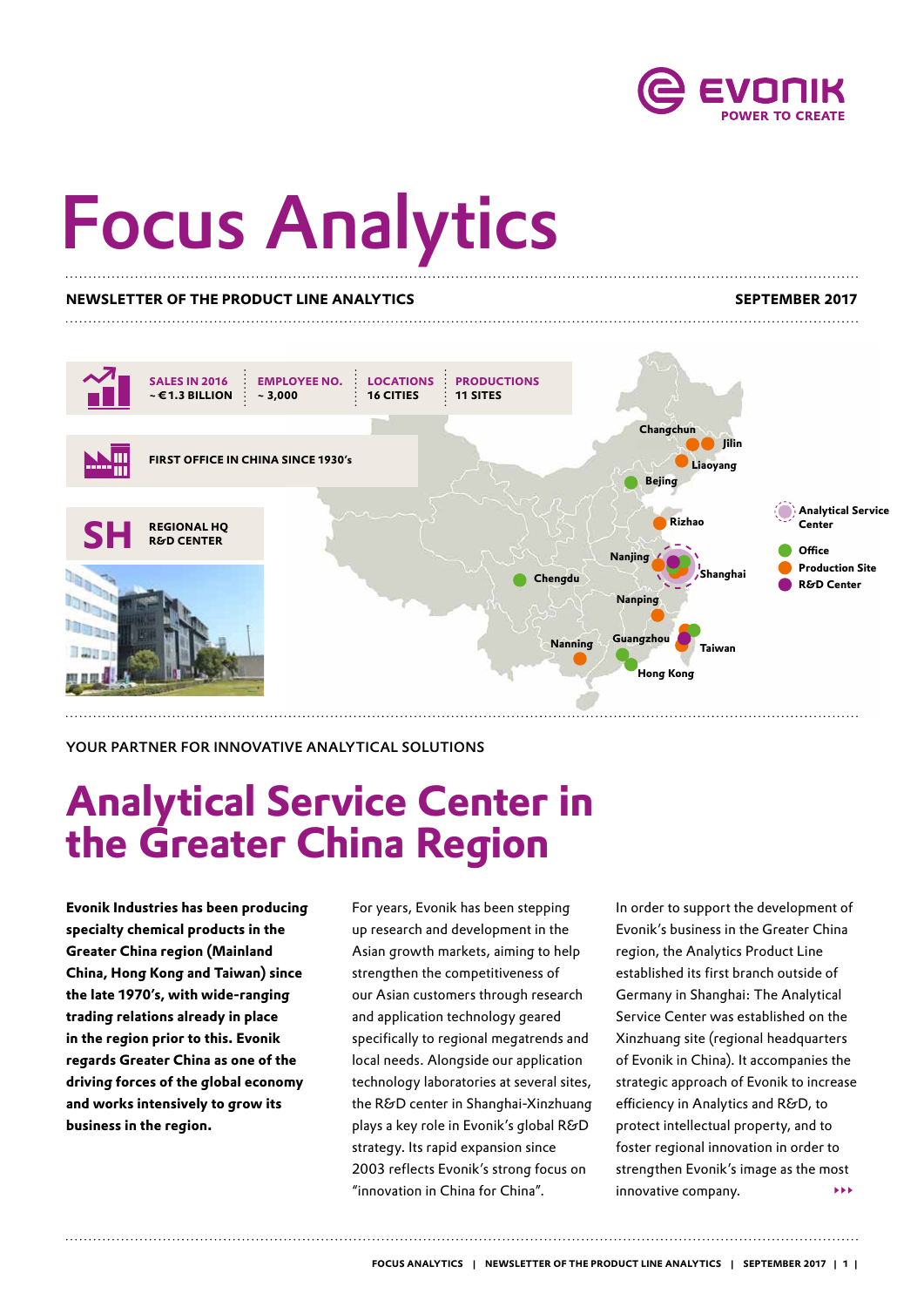### **Development of the Analytical Service Center**



Since its beginnings in 2012 ▸▸▸ the Analytical Service Center has developed very fast. Within five years the lab grew to have seven employees facilitating a broad range of analytical techniques. Now we provide professional solutions for various analytical problems with a broad method portfolio, ranging from chromatography to spectroscopy, from titrations to elemental analysis, and from particle characterization to thermal analysis. What's more, our qualified staff is able to offer consultation and training. For more information please visit our page on the intranet:

[http://intranet.evonik.com/site/](http://intranet.evonik.com/site/china/en/service_units/tech_enginee/AQura/Pages/default.aspx) [china/en/service\\_units/tech\\_enginee/](http://intranet.evonik.com/site/china/en/service_units/tech_enginee/AQura/Pages/default.aspx) [AQura/Pages/default.aspx](http://intranet.evonik.com/site/china/en/service_units/tech_enginee/AQura/Pages/default.aspx)

During recent years, our analytical services have been provided to most of the Evonik business lines in China. Those services include support for R&D projects (for research labs and AT labs), support for production plants (start-up of the production as well as productionrelated troubleshooting), and support for project transfers to China, but also investigations to find the source of customers' complaints, and comparison analysis with competitors' products... Since supporting R&D and new production projects in China is our main focus, we would like to mention some important topics from the current year 2017:

- y **Sophorolipids (Creavis Bio SHA):**  we provide analytical support to the Creavis BioLab in Shanghai, for the research work to optimize the fermentation process.
- y **Amino acid products (Project Access-AMINO):** we support NC-AN (together with Creavis) with the technology transfer of the amino acids fermentation process in China by providing our analytical competence, and support the partner in conducting quality control for those products.
- y **Silicone products (SIGNAL Project in MUSC and MINERVA Project of RE-CAI):** we provide analytical support for the pilot tests and quality control (non-routine, double check and troubleshootingrelated tasks).
- y **New product development (for NC-CK, NC-HH, NC-OI and RE-AB):** we offer analytical support to the R&D Asia team of Consumer Specialties in their research projects on product localization and development to meet local market needs. ▸▸▸



Melody Huang

**Our experts working in the lab:**